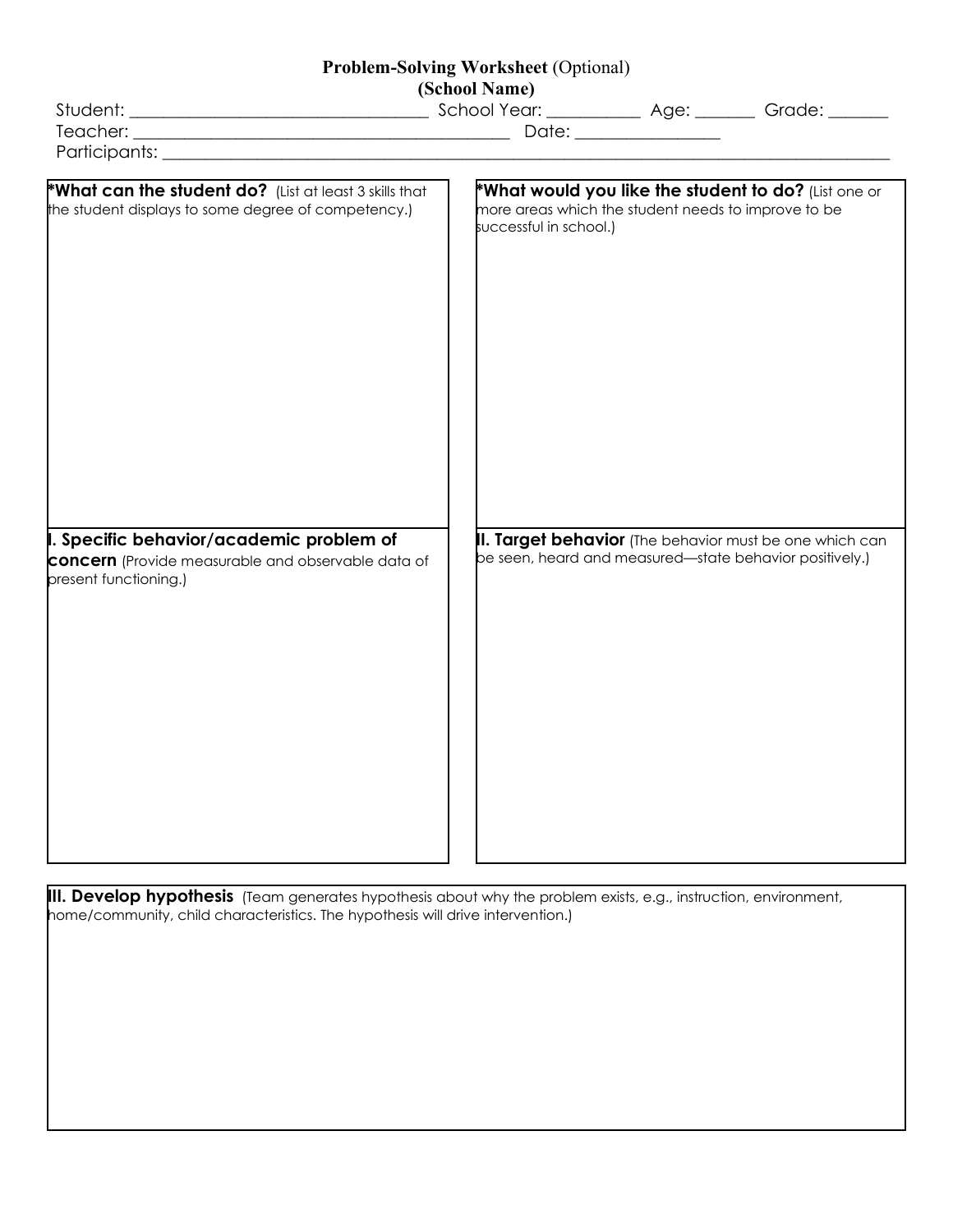## **Problem-Solving Worksheet,** page 2

(use as many page 2 as needed for intervention process)

| IV. Brainstorm possible interventions (The                 | V. Develop intervention commitment & progress              |  |
|------------------------------------------------------------|------------------------------------------------------------|--|
| interventions must be a technique or an environmental      | <b>monitoring plan</b> (Team clarifies and commits to the  |  |
| change; not a person or a place.)                          | intervention(s) and how it will be monitored.)             |  |
|                                                            |                                                            |  |
|                                                            | Summary of baseline data:                                  |  |
|                                                            |                                                            |  |
|                                                            |                                                            |  |
|                                                            |                                                            |  |
|                                                            |                                                            |  |
|                                                            |                                                            |  |
|                                                            |                                                            |  |
|                                                            |                                                            |  |
|                                                            |                                                            |  |
|                                                            |                                                            |  |
|                                                            |                                                            |  |
|                                                            |                                                            |  |
|                                                            |                                                            |  |
|                                                            |                                                            |  |
|                                                            |                                                            |  |
|                                                            |                                                            |  |
|                                                            |                                                            |  |
|                                                            |                                                            |  |
|                                                            |                                                            |  |
|                                                            |                                                            |  |
|                                                            |                                                            |  |
|                                                            |                                                            |  |
|                                                            | Intervention to occur _____________times per ___________   |  |
|                                                            |                                                            |  |
|                                                            |                                                            |  |
|                                                            |                                                            |  |
|                                                            |                                                            |  |
|                                                            |                                                            |  |
|                                                            |                                                            |  |
|                                                            | Intervention integrity assurance & presentation of data at |  |
| Supplemental activities recommended by the team in         | review meeting to be conducted                             |  |
| addition to intervention instructional strategies:         |                                                            |  |
|                                                            |                                                            |  |
| ÿ Parent permission for screening activities within school | Other information:                                         |  |
| ÿ Vision screening                                         |                                                            |  |
| <b>ÿ</b> Hearing screening                                 |                                                            |  |
| Vy Parent consent for record release                       |                                                            |  |
| ÿ Academic aptitude screening                              |                                                            |  |
| iy Standardized academic achievement assessment            |                                                            |  |
| ÿ Speech/language screening<br>ÿ Observation               |                                                            |  |
|                                                            |                                                            |  |
|                                                            |                                                            |  |
|                                                            |                                                            |  |
|                                                            |                                                            |  |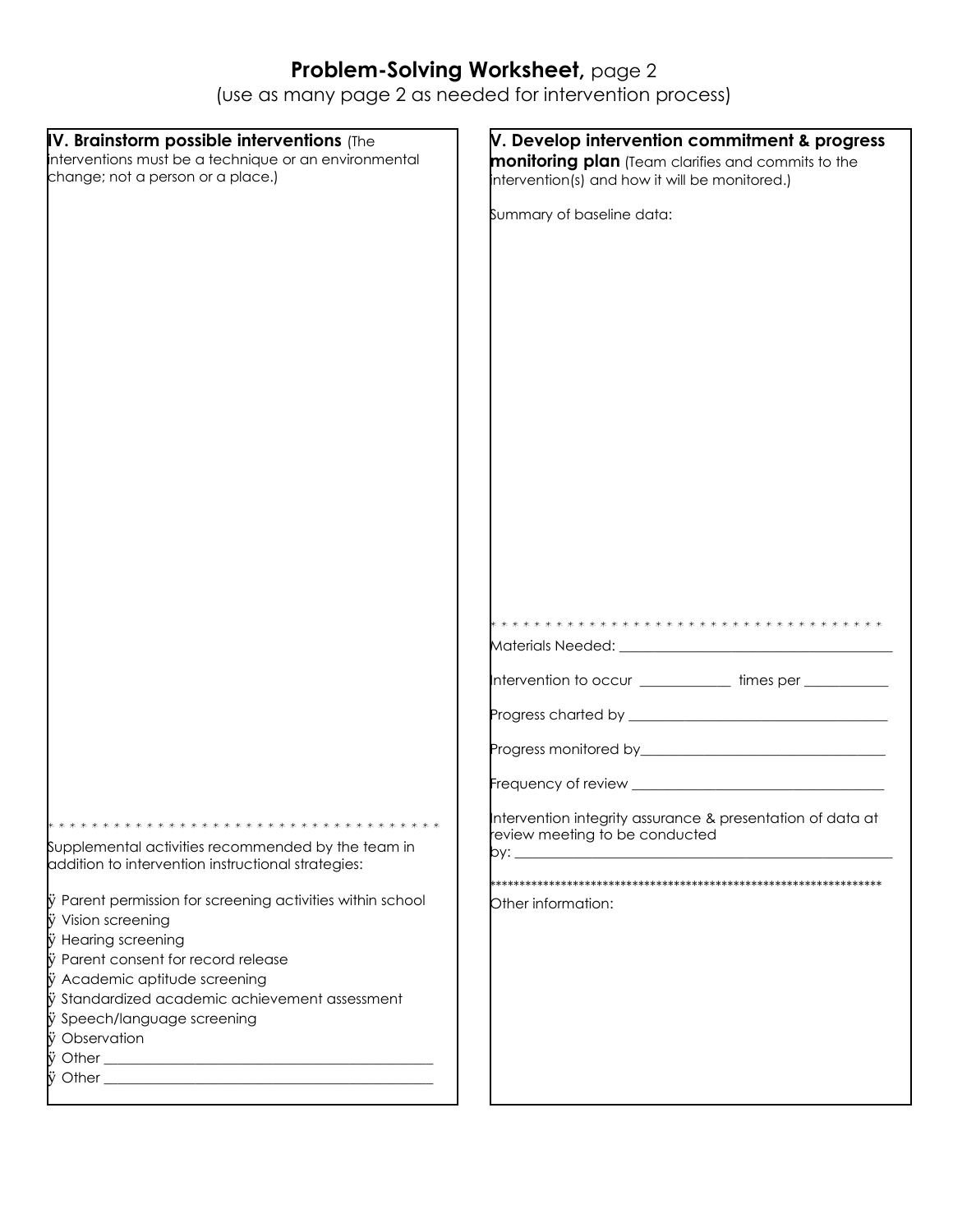## **Problem-Solving Worksheet,** page 2

(use as many page 2 as needed for intervention process)

| IV. Brainstorm possible interventions (The               | V. Develop intervention commitment & progress                                                |  |
|----------------------------------------------------------|----------------------------------------------------------------------------------------------|--|
| interventions must be a technique or an environmental    | <b>monitoring plan</b> (Team clarifies and commits to the                                    |  |
| change; not a person or a place.)                        | intervention(s) and how it will be monitored.)                                               |  |
|                                                          |                                                                                              |  |
|                                                          | Summary of baseline data:                                                                    |  |
|                                                          |                                                                                              |  |
|                                                          |                                                                                              |  |
|                                                          |                                                                                              |  |
|                                                          |                                                                                              |  |
|                                                          |                                                                                              |  |
|                                                          |                                                                                              |  |
|                                                          |                                                                                              |  |
|                                                          |                                                                                              |  |
|                                                          |                                                                                              |  |
|                                                          |                                                                                              |  |
|                                                          |                                                                                              |  |
|                                                          |                                                                                              |  |
|                                                          |                                                                                              |  |
|                                                          |                                                                                              |  |
|                                                          |                                                                                              |  |
|                                                          |                                                                                              |  |
|                                                          |                                                                                              |  |
|                                                          |                                                                                              |  |
|                                                          |                                                                                              |  |
|                                                          |                                                                                              |  |
|                                                          |                                                                                              |  |
|                                                          |                                                                                              |  |
|                                                          |                                                                                              |  |
|                                                          | Intervention to occur _____________times per __________                                      |  |
|                                                          |                                                                                              |  |
|                                                          |                                                                                              |  |
|                                                          |                                                                                              |  |
|                                                          |                                                                                              |  |
|                                                          |                                                                                              |  |
|                                                          |                                                                                              |  |
|                                                          | Intervention integrity assurance & presentation of data at<br>review meeting to be conducted |  |
| Supplemental activities recommended by the team in       |                                                                                              |  |
| addition to intervention instructional strategies:       |                                                                                              |  |
|                                                          |                                                                                              |  |
| Parent permission for screening activities within school | Other Information:                                                                           |  |
| Vision screening                                         |                                                                                              |  |
| Hearing screening                                        |                                                                                              |  |
| Parent consent for record release                        |                                                                                              |  |
| Academic aptitude screening                              |                                                                                              |  |
| Standardized academic achievement assessment             |                                                                                              |  |
| Speech/language screening                                |                                                                                              |  |
| Observation                                              |                                                                                              |  |
|                                                          |                                                                                              |  |
|                                                          |                                                                                              |  |
|                                                          |                                                                                              |  |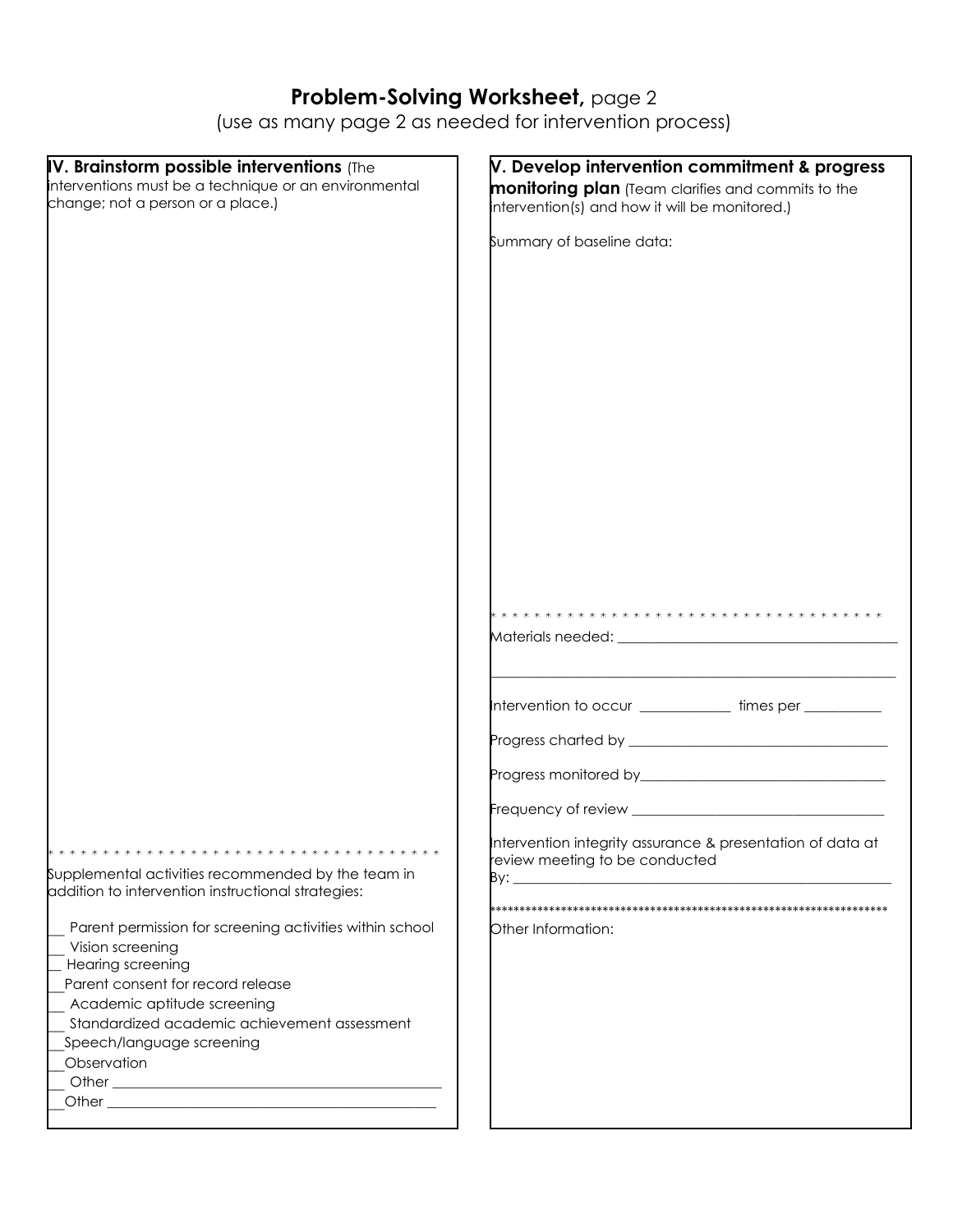## **Problem-Solving Worksheet,** page 4

| VI. Evaluate the effectiveness of intervention                                                                                                                                                                                                                                                                                                                                                                                                                                                                                         |
|----------------------------------------------------------------------------------------------------------------------------------------------------------------------------------------------------------------------------------------------------------------------------------------------------------------------------------------------------------------------------------------------------------------------------------------------------------------------------------------------------------------------------------------|
| <b>REVIEW 1</b>                                                                                                                                                                                                                                                                                                                                                                                                                                                                                                                        |
| A. Was the intervention plan implemented as planned? Yes<br>No<br>If no, explain:                                                                                                                                                                                                                                                                                                                                                                                                                                                      |
| $\beta$ . Was the goal from Step II reached? Yes<br>No<br>If no, explain:                                                                                                                                                                                                                                                                                                                                                                                                                                                              |
| $\mathcal{C}$ . Further action (x one) If case continues, complete page 2b to document further interventions.<br>Continue, keep same goal _____________Continue, set new goal<br>Close case<br>Choose new intervention strategy _______________New problem identified; begin new Problem-Solving Worksheet (PSW)                                                                                                                                                                                                                       |
| <b>REVIEW 2</b>                                                                                                                                                                                                                                                                                                                                                                                                                                                                                                                        |
| A. Was the intervention plan implemented as planned? ___Yes<br>No<br>If no, explain:                                                                                                                                                                                                                                                                                                                                                                                                                                                   |
| $\beta$ . Was the goal from Step II reached? ____ Yes<br><b>No</b><br>If no, explain:                                                                                                                                                                                                                                                                                                                                                                                                                                                  |
| $\mathbb C$ . Further action (x one) If case continues, complete page 2b to document further interventions.<br>__Continue, keep same goal<br>Continue, set new goal<br>Close case<br>__Choose new intervention strategy<br>__New problem identified; begin new Problem-Solving Worksheet (PSW)<br><u>Department of the contract of the contract of the contract of the contract of the contract of the contract of the contract of the contract of the contract of the contract of the contract of the contract of the contract of</u> |
| <b>REVIEW 3</b><br>Date:                                                                                                                                                                                                                                                                                                                                                                                                                                                                                                               |
| A. Was the intervention plan implemented as planned? __ Yes<br>No<br>If no, explain:                                                                                                                                                                                                                                                                                                                                                                                                                                                   |
| B. Was the goal from Step II reached?<br>$\rule{1em}{0.15mm}$ Yes<br>No<br>If no, explain:                                                                                                                                                                                                                                                                                                                                                                                                                                             |
| $\mathcal{C}$ . Further action (x one)<br>Close case<br>Continue, keep same goal<br>Continue, set new goal<br>Choose new intervention strategy<br>__New problem identified; begin new Problem-Solving Worksheet (PSW)                                                                                                                                                                                                                                                                                                                  |